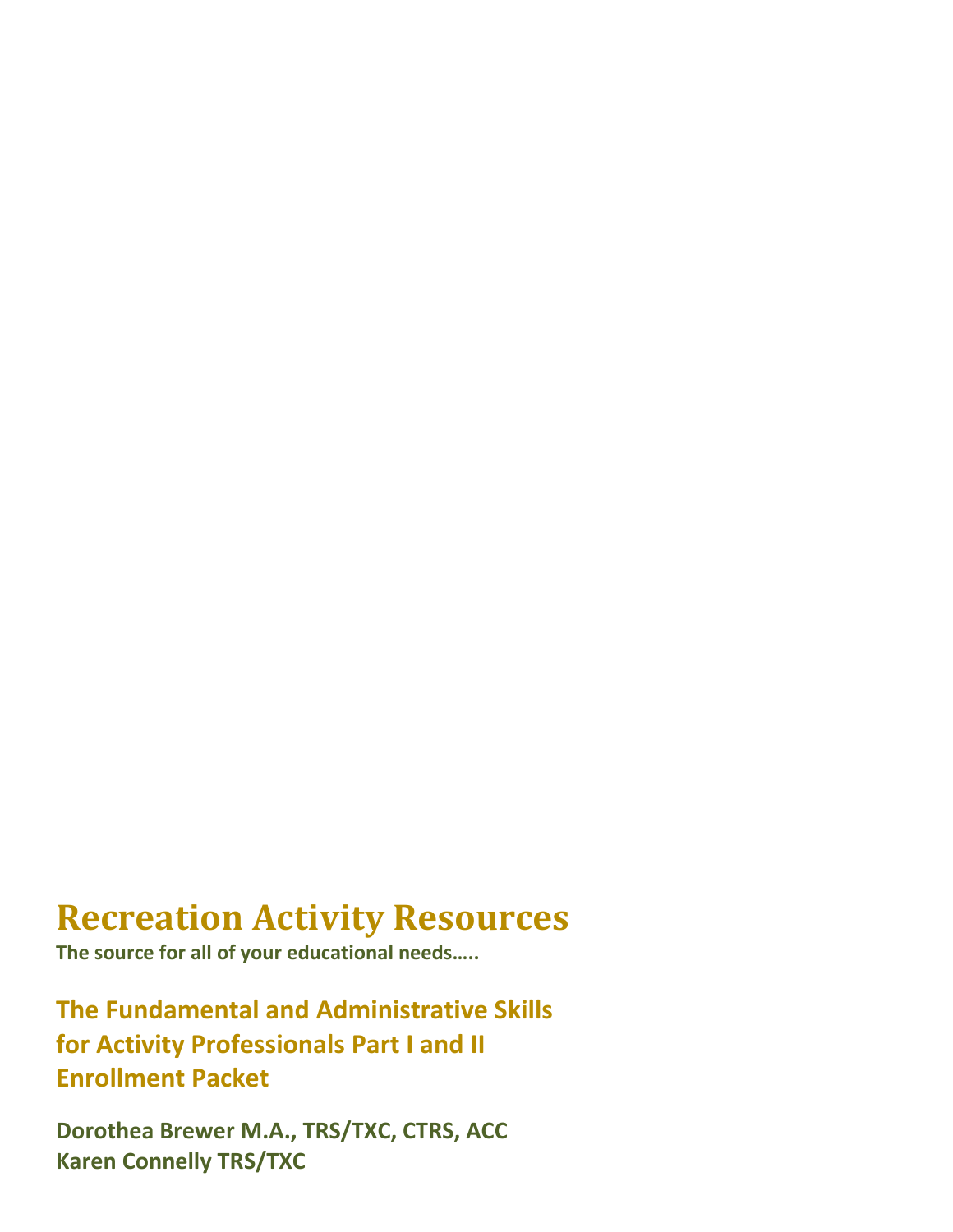

### **Recreation Activity Resources The Fundamental and Administrative Skills for Activity Professionals Enrollment Policies**

### **Student Requirements (ONLINE)**

- The student must have a valid e-mail address.
- The student must have access to a computer with internet capabilities and a fax machine.
- The student must have a valid phone number and mailing address.
- The student must have a High School Diploma or GED and be able to write and speak English.
- The student must have a basic knowledge of computers is required.(i.e. navigation, sending and receiving emails, uploading files and saving documents.)

### **Student Requirements (HOME STUDY)**

- The student must have a valid phone number and mailing address.
- The student must have a High School Diploma or GED and be able to write and speak English.

### **Dropping a Course**

- The student has 3 days from the course start date to drop the course. The full amount paid, minus a \$100 Service Fee will be refunded to the student.
- Any cancellations placed after the **3-day grace period** will not be eligible for any refund, you may forfeit the amount or use the payment as a credit(s) towards another course.

### **Payment Plan**

- To pay by credit card, visit [www.raronline.org](http://www.raronline.org/) and click on the "**course button**" you are interested in.
- If you decide to take advantage of the payment plan, please include the Payment Plan Contract.
- The Payment Plan installments are due in 2 payments
	- $\circ$  1<sup>st</sup> payment due prior to the course start date
	- o Final payment due by **Week 12** of the course
	- o If you register for **BOTH** classes. Please contact us to discuss the payment plan option.
- The **Service Fee** for the **Payment Plan is \$100**, payable by **Week 12** of the course.
	- o If a student does not pay on time, an **additional charge of \$100** will be applied.
- If the entire course cost is not paid in full within **30 days** of the course ending, the course will become null and void and the student must retake the course to receive credit.

### **Certificate of Completion**

- Upon successful completion of this course the student will receive a **Certificate of Completion**. This Certificate **DOES NOT** guarantee National Certification through NCCAP or Texas certification through CTRAC. Additional standards/requirements as setup by the certifying body MUST be fulfilled in order to apply for certification through NCCAP.
- The student will receive their certificate of completion in the mail 4-6 weeks after completion of the course.

### **Military Discount**

• Receive \$100 off with your military ID.

### **Copy of Certificate**

A \$25 fee will be applied for an additional copy of your "Certificate of Completion."

### **Transfer Process**

Course Transfer-A student is able to transfer to a different course up to two times Student's account must be paid in full in order to be eligible for a transfer. The transfer fee is \$175.00 per transfer (unless the student choose to transfer within 3 days of the course start date in which case there is no penalty).

Should the student wish to transfer beyond the allowed two time, all previous payments will be forfeited and the student must retake the course to receive credit.

Recreation Activity Resources Direct Telephone:832-341-3723 Fax Telephone: 1-800-816-3078 rarinstructors@yahoo.com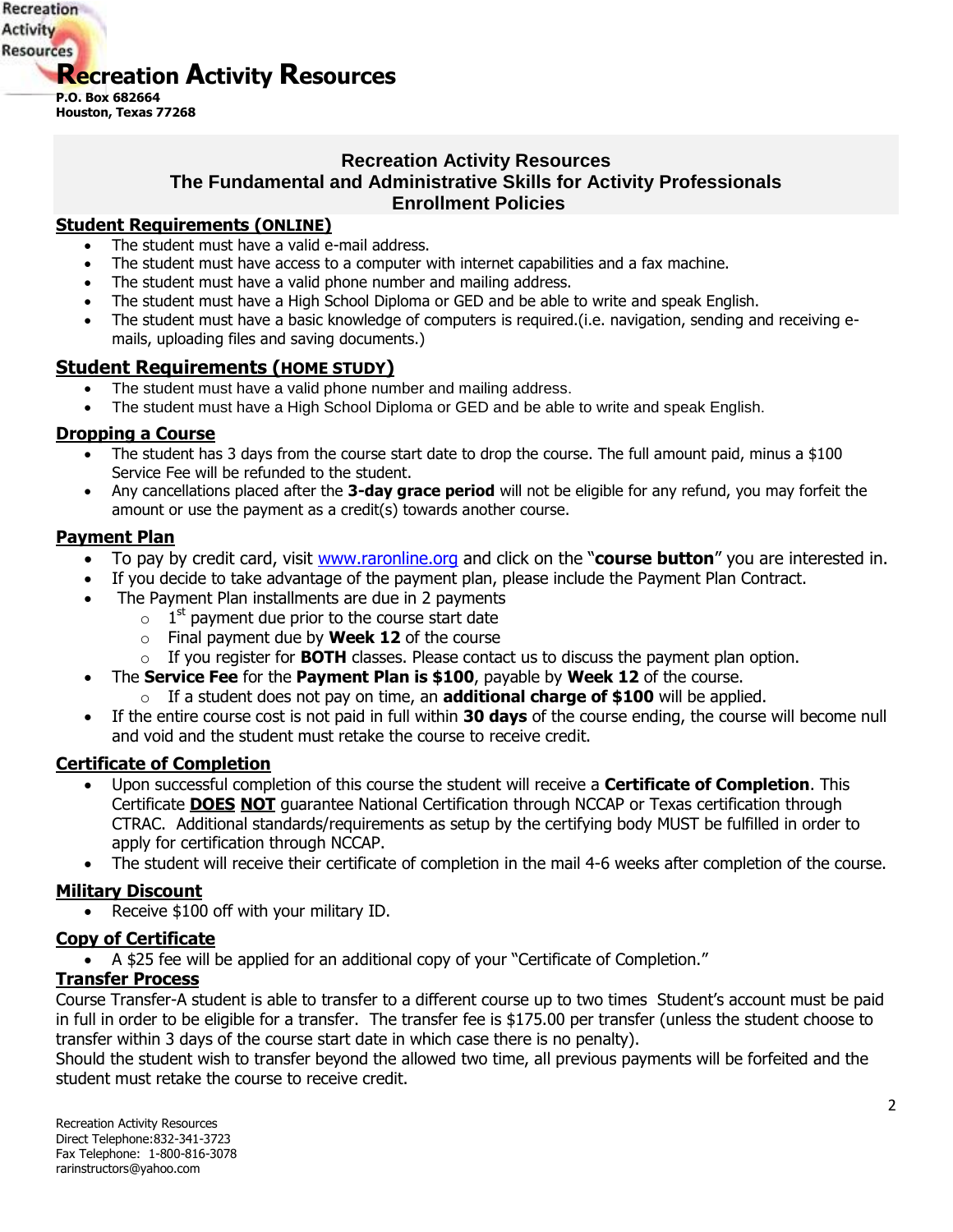

**P.O. Box 682664 Houston, Texas 77268**

### **Recreation Activity Resources The Fundamental and Administrative Skills for Activity Professionals ENROLLMENT FORM**

**\***Please fill out this form, print, sign the bottom, and mail into Recreation Activity Resources P.O. Box 682664 or fax this page to 1-800- 816-3078. Please allow 48 hours for your information to be received by the instructor. You will be contacted at the number or e-mail provided below to setup enrollment payment and a Student ID.

| PERSONAL INFORMATION                                                                                                                                               |                                                                                                                                                                                                                                                                                                      |  |                                        |                 |                                                         |
|--------------------------------------------------------------------------------------------------------------------------------------------------------------------|------------------------------------------------------------------------------------------------------------------------------------------------------------------------------------------------------------------------------------------------------------------------------------------------------|--|----------------------------------------|-----------------|---------------------------------------------------------|
| Last Name:                                                                                                                                                         | First:                                                                                                                                                                                                                                                                                               |  |                                        | M:              | Date of Birth:                                          |
| <b>Student</b>                                                                                                                                                     |                                                                                                                                                                                                                                                                                                      |  |                                        | City/State/Zip: |                                                         |
| Address:                                                                                                                                                           |                                                                                                                                                                                                                                                                                                      |  |                                        |                 |                                                         |
| Student                                                                                                                                                            | Fax:                                                                                                                                                                                                                                                                                                 |  |                                        |                 | Student E-Mail (if available)                           |
| Telephone:                                                                                                                                                         |                                                                                                                                                                                                                                                                                                      |  |                                        |                 |                                                         |
| $\Box$<br>Male                                                                                                                                                     | Course ID:<br>Female<br>п                                                                                                                                                                                                                                                                            |  |                                        |                 |                                                         |
|                                                                                                                                                                    |                                                                                                                                                                                                                                                                                                      |  |                                        |                 |                                                         |
|                                                                                                                                                                    | <b>EMPLOYMENT INFORMATION</b>                                                                                                                                                                                                                                                                        |  |                                        |                 |                                                         |
|                                                                                                                                                                    | Are you currently employed:<br>yes<br>no                                                                                                                                                                                                                                                             |  | If yes, where?                         |                 |                                                         |
| <b>Employer Address:</b>                                                                                                                                           |                                                                                                                                                                                                                                                                                                      |  | City/State/Zip                         |                 |                                                         |
| Hours Worked Per Week?                                                                                                                                             |                                                                                                                                                                                                                                                                                                      |  |                                        |                 |                                                         |
| <b>EDUCATION</b>                                                                                                                                                   |                                                                                                                                                                                                                                                                                                      |  | <b>ADDITIONAL ACTIVITY TRAINING/OR</b> |                 |                                                         |
|                                                                                                                                                                    |                                                                                                                                                                                                                                                                                                      |  |                                        |                 | CERTIFICATIONS(include copy of certificate(s)           |
| $\Box$                                                                                                                                                             | High School Diploma or GED Date                                                                                                                                                                                                                                                                      |  | $\Box$                                 |                 | Completed a State approved course                       |
| Granted:                                                                                                                                                           |                                                                                                                                                                                                                                                                                                      |  | <b>NCCAP</b><br>$\Box$                 |                 |                                                         |
| □                                                                                                                                                                  | Some College # of credits                                                                                                                                                                                                                                                                            |  |                                        |                 | ○ Activity Assistant Certified (AAC)                    |
| received:                                                                                                                                                          |                                                                                                                                                                                                                                                                                                      |  | $\circ$                                |                 | <b>Activity Director Provisionally Certified (ADPC)</b> |
| <b>Associates Degree</b><br>ப                                                                                                                                      |                                                                                                                                                                                                                                                                                                      |  | $\circ$                                |                 | Activity Director Certified (ADC) or                    |
| <b>Bachelors Degree</b><br>$\Box$                                                                                                                                  |                                                                                                                                                                                                                                                                                                      |  | $\circ$                                |                 | <b>Activity Consultant Certified (ACC)</b>              |
| <b>Graduate School</b><br>$\Box$                                                                                                                                   |                                                                                                                                                                                                                                                                                                      |  | ⊔                                      |                 | Certified Therapeutic Recreation Specialist (CTRS)      |
| Please include any High School or College transcripts                                                                                                              |                                                                                                                                                                                                                                                                                                      |  | $\Box$                                 |                 |                                                         |
| and proof of degree(s)                                                                                                                                             |                                                                                                                                                                                                                                                                                                      |  |                                        |                 |                                                         |
| <b>APPLICATION CHECKLIST</b>                                                                                                                                       |                                                                                                                                                                                                                                                                                                      |  |                                        |                 |                                                         |
| □                                                                                                                                                                  | Application is filled out completely                                                                                                                                                                                                                                                                 |  |                                        |                 |                                                         |
| $\Box$                                                                                                                                                             | Proof of High School Diploma or GED                                                                                                                                                                                                                                                                  |  |                                        |                 |                                                         |
|                                                                                                                                                                    | Proof of college credits or degree, if any<br>П                                                                                                                                                                                                                                                      |  |                                        |                 |                                                         |
|                                                                                                                                                                    | Copies of certifications, if any<br>□                                                                                                                                                                                                                                                                |  |                                        |                 |                                                         |
| Signed copy of the course syllabus attached<br>□                                                                                                                   |                                                                                                                                                                                                                                                                                                      |  |                                        |                 |                                                         |
| I have signed the Acknowledgement below<br>$\Box$<br>Payment for course fee (check or money order made payable to: Recreation Activity Resources or online payment |                                                                                                                                                                                                                                                                                                      |  |                                        |                 |                                                         |
| $\Box$                                                                                                                                                             |                                                                                                                                                                                                                                                                                                      |  |                                        |                 |                                                         |
|                                                                                                                                                                    | Do you plan on becoming certified through the National Certification Council for Activity Professionals? (NCCAP-<br>visit www.NCCAP.org or Consortium for Therapeutic Recreation/Activities Certification? (CTRAC-visit<br>www.ctractexas.org for additional information on becoming certified) Yes: |  |                                        |                 | No:                                                     |
| <b>ACKNOWLEDGEMENT</b>                                                                                                                                             |                                                                                                                                                                                                                                                                                                      |  |                                        |                 |                                                         |

(Initial)\_\_\_\_\_\_I have **read the enrollment packet and agree** to the **Syllabus Requirements.**

**By signing below, I certify that all information above is true. I understand that by signing this enrollment form, I am committing to completing all scheduled coursework and practicum time. I understand that successful completion of this course does not guarantee national certification through NCCAP or Texas certification through CTRAC, and that I must meet additional standards in order to apply for certification.**

| <b>STUDENT SIGNATURE:</b> | <b>DATE:</b> |  |
|---------------------------|--------------|--|
|                           |              |  |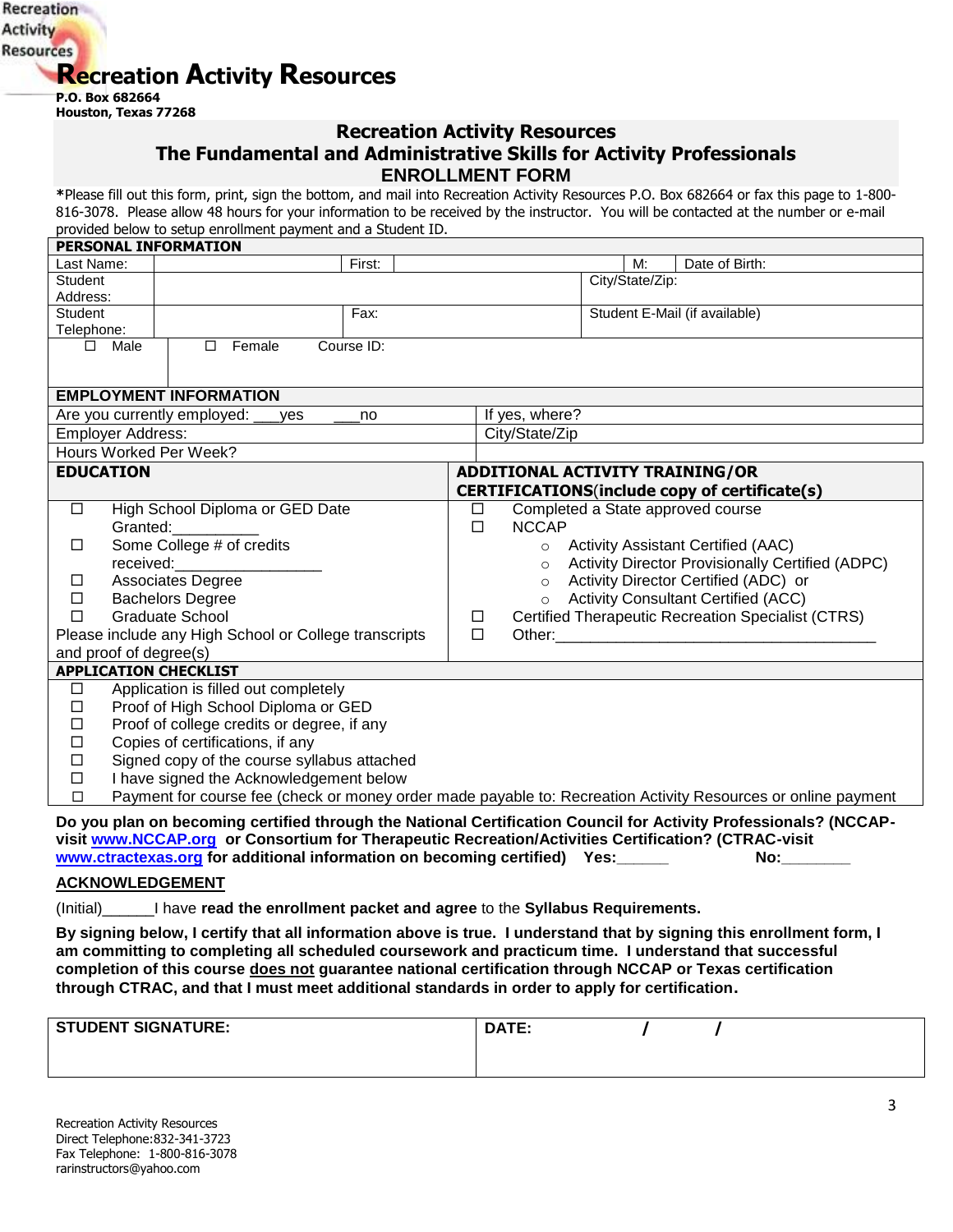# **Recreation Activity Resources**

**P.O. Box 682664 Houston, Texas 77268**

Recreation **Activity Resources** 

## **Recreation Activity Resources The Fundamental and Administrative Skills for Activity Professionals PAYMENT PLAN CONTRACT**

| <b>Student Information</b>             |  |                                                                                                                                                                                                                                                                                                                                                                         |
|----------------------------------------|--|-------------------------------------------------------------------------------------------------------------------------------------------------------------------------------------------------------------------------------------------------------------------------------------------------------------------------------------------------------------------------|
|                                        |  |                                                                                                                                                                                                                                                                                                                                                                         |
|                                        |  |                                                                                                                                                                                                                                                                                                                                                                         |
|                                        |  |                                                                                                                                                                                                                                                                                                                                                                         |
|                                        |  |                                                                                                                                                                                                                                                                                                                                                                         |
|                                        |  | Student E-Mail (Main source of communication with your instructor): ________________________________                                                                                                                                                                                                                                                                    |
|                                        |  | _____The Fundamental and Administrative Skills for Activity Professionals Part I<br>_____The Fundamental and Administrative Skills for Activity Professionals Part II                                                                                                                                                                                                   |
|                                        |  | <b>_____Home Study or _____Online Course Start Date:_______________________________</b>                                                                                                                                                                                                                                                                                 |
| Payment Plan consists of the following |  | This payment plan and the acceptance of it, as provided herein, shall constitute a contract made in, and to<br>be governed in all respects by the laws of the state of Texas.<br>Payment Plan: If you decide to take advantage of the payment plan, please inform the instructor of this decision The<br>• The Activity Professional Courses: are due in 2 installments |
|                                        |  | $\circ$ 1 <sup>st</sup> payment due prior to the course start date                                                                                                                                                                                                                                                                                                      |
|                                        |  | o Final payment due by Week 12 of the course                                                                                                                                                                                                                                                                                                                            |

o If you register for **BOTH** classes. Please contact us to discuss the payment plan option.

The Service Fee for the Payment Plan is \$100.00, **payable by week 12 of the course**. If a student does not pay on time, an additional charge of \$100.00 **will be applied.** 

**I, the undersigned member, agree to make payments on the specified dates and the agreed amounts stated on the payment schedule below to Recreation Activity Resources. If the entire course cost is not paid in full within 30 days of the course completion, I understand this course will be considered null and void and I will be required to repeat the course to receive credit.**

**Total amount owed(beginning balance)………………………..……………………………………….\$\_\_\_\_\_\_\_\_\_\_\_\_\_\_**

| <b>Payment Date</b> | <b>Payment Amount</b> | <b>Balance</b> |
|---------------------|-----------------------|----------------|
|                     |                       |                |
|                     |                       |                |
|                     |                       |                |
|                     |                       |                |
|                     |                       |                |
|                     |                       |                |

**Student Signature\_\_\_\_\_\_\_\_\_\_\_\_\_\_\_\_\_\_\_\_\_\_\_\_\_\_\_\_\_\_\_\_\_\_\_\_\_ Date: \_\_\_\_\_\_/\_\_\_\_\_\_\_\_\_/\_\_\_\_\_\_\_\_**

**Responsible Party of**

**Facility Signature: \_\_\_\_\_\_\_\_\_\_\_\_\_\_\_\_\_\_\_\_\_\_\_\_\_\_\_\_\_\_\_\_\_\_\_\_\_ Date:\_\_\_\_\_\_/\_\_\_\_\_\_\_\_\_/\_\_\_\_\_\_\_\_\_**

**To pay by credit card, visit www.raronline.org Or send check or money order payable to: Recreation Activity Resources P.O. Bx 682664 Houston, Texas 77268**

Recreation Activity Resources Direct Telephone:832-341-3723 Fax Telephone: 1-800-816-3078 rarinstructors@yahoo.com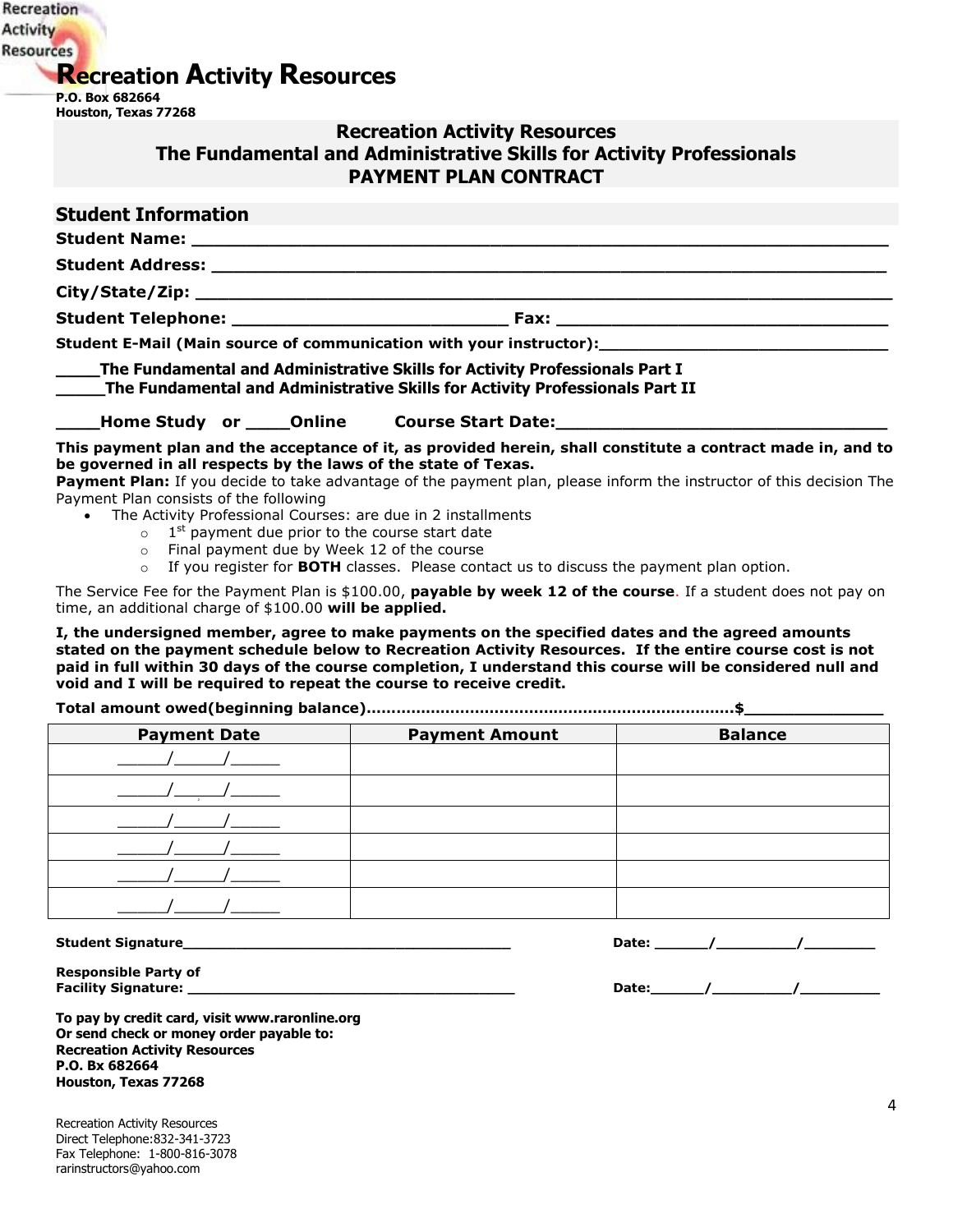# **Recreation Activity Resources**

**P.O. Box 682664 Houston, Texas 77268**

Recreation **Activity Resources** 

**FACILITY INFORMATION**

### **Recreation Activity Resources**

**The Fundamental and Administrative Skills for Activity Professionals** 

**Purchase Order Form**

#### **NCCAP Approval #NCCAP 27045-13-M2-NT**

**\*\*Please include this form with any payment made by check or money order, so payment can be applied to the proper account. Please fill out the registration form below. The instructor will contact you. It is important that you fill out this form as completely as possible. Correct contact information is critical so the instructor can respond to your request.**

| <b>FACILITY INFORMATION</b>  |                                                                                                 |                                                                             |              |  |
|------------------------------|-------------------------------------------------------------------------------------------------|-----------------------------------------------------------------------------|--------------|--|
| <b>Facility Name:</b>        |                                                                                                 | <b>Facility Address:</b>                                                    |              |  |
| Facility Address:            |                                                                                                 |                                                                             |              |  |
| <b>STUDENT INFORMATION</b>   |                                                                                                 |                                                                             |              |  |
| First Name:                  |                                                                                                 | Last Name:                                                                  |              |  |
| <b>Street Address:</b>       |                                                                                                 | City/State/Zip                                                              |              |  |
| Student Telephone:           |                                                                                                 | Evening Telephone:                                                          |              |  |
| Fax Telephone (if available) |                                                                                                 | Student E-Mail:                                                             |              |  |
| Male<br>Female               |                                                                                                 | Birth Date:                                                                 |              |  |
| <b>Select Course</b>         |                                                                                                 | The Fundamental and Administrative Skills for Activity Professionals-ONLINE | <b>Price</b> |  |
| □                            |                                                                                                 | The Fundamental and Administrative Skills for Activity Professionals Part I | \$600.00     |  |
| □                            | The Fundamental and Administrative Skills for Activity Professionals Part II                    |                                                                             | \$600.00     |  |
| $\Box$                       | The Fundamental and Administrative Skills for Activity Professionals Part I and II              |                                                                             | \$1080.00    |  |
| <b>Select Course</b>         |                                                                                                 | Modular Education Program For Activity Professional Course-HOME STUDY       | <b>Price</b> |  |
| □                            |                                                                                                 | The Fundamental and Administrative Skills for Activity Professionals Part I | \$600.00     |  |
| $\Box$                       | The Fundamental and Administrative Skills for Activity Professionals Part II                    |                                                                             | \$600.00     |  |
| □                            | \$1080.00<br>The Fundamental and Administrative Skills for Activity Professionals Part I and II |                                                                             |              |  |
|                              | <b>Total</b>                                                                                    |                                                                             |              |  |

**In the event that you decide to cancel your registration, please do so within 3 days after the scheduled start date of the course. If you do so within 3 days after the start date, a full refund will be issued, minus a \$100.00 processing and registration fee. Cancellations received after that time will not be eligible for any refund. You may forfeit the amount or use the payment as a credit(s) towards another course.** 

**If the student transfer from one course to another at anytime during the course after the grace period, he/she must**  pay a \$175.00 Transfer Fee. There are absolutely no exceptions. If you do not complete this course, you are still accountable for the course fee. All of your assignments must be created by you and completely original. Plagiarism will not be tolerated and will be grounds for dismissal from the course without a refund. By signing below, I am stating that I understand and agree to all the information I have communicated in this form and is accurate and true to the best of my knowledge.

**This purchase order and the acceptance of it, as provided herein, shall constitute a contract made in, and to be governed in all respects by the laws of the State of Texas.**

**Student Signature\_\_\_\_\_\_\_\_\_\_\_\_\_\_\_\_\_\_\_\_\_\_\_\_\_\_\_\_\_\_\_\_\_\_\_\_\_ Date: \_\_\_\_\_\_/\_\_\_\_\_\_\_\_\_/\_\_\_\_\_\_\_\_**

**Facility Signature: \_\_\_\_\_\_\_\_\_\_\_\_\_\_\_\_\_\_\_\_\_\_\_\_\_\_\_\_\_\_\_\_\_\_\_\_\_ Date:\_\_\_\_\_\_/\_\_\_\_\_\_\_\_\_/\_\_\_\_\_\_\_\_\_**

**Responsible Party of**

**To pay by credit card, visit www.raronline.org Or send check or money order payable to: Recreation Activity Resources P.O. Bx 682664 Houston, Texas 77268**

Recreation Activity Resources Direct Telephone:832-341-3723 Fax Telephone: 1-800-816-3078 rarinstructors@yahoo.com

5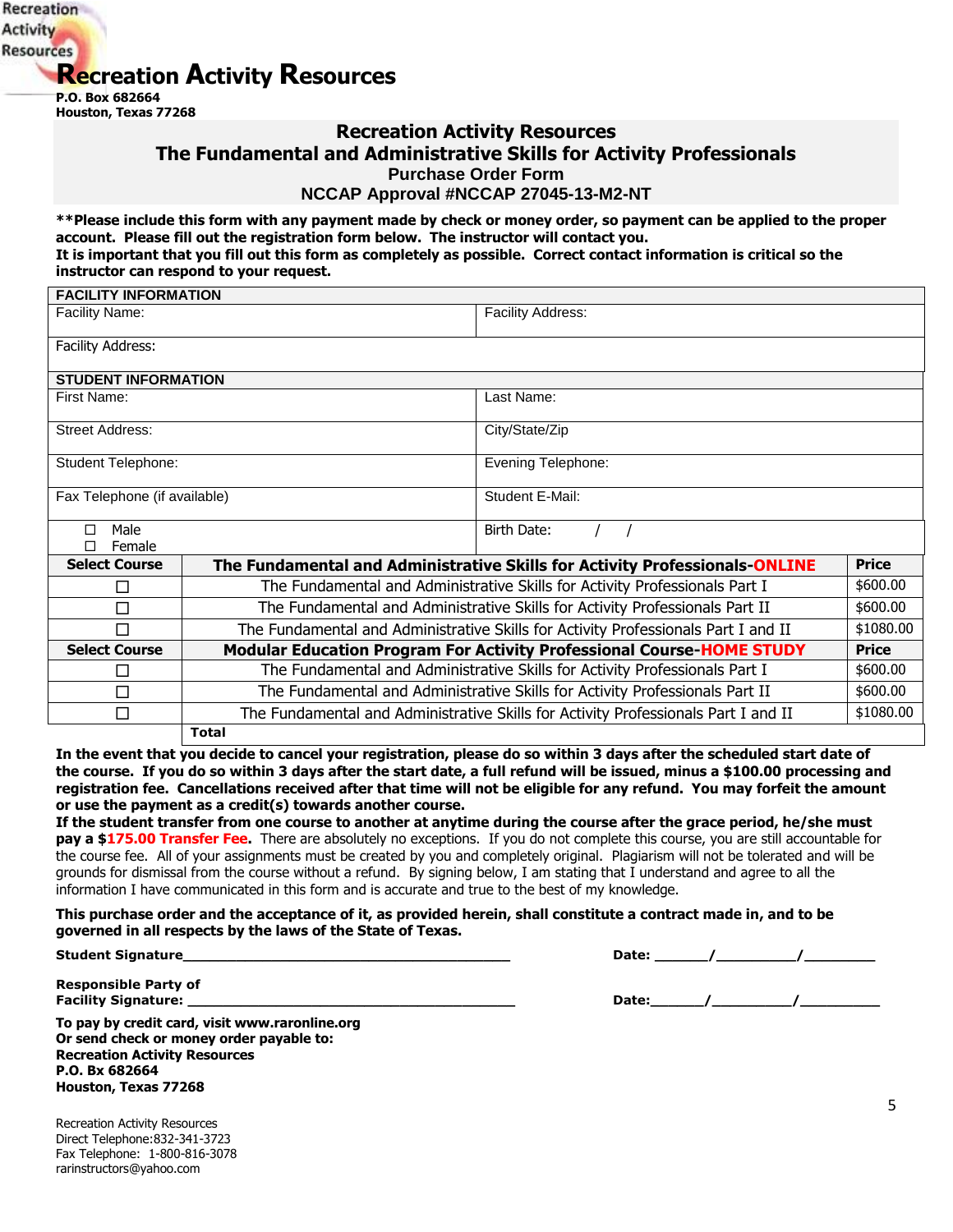

## **Recreation Activity Resources Recreation Activity Resources The Fundamental and Administrative Skills for Activity Professionals Course Syllabus**

### **Course Program Category**

- **The Fundamental and Administrative Skills for Activity Professionals Part I** 
	- o **Coursework 96 Hours/9 Weeks and Fieldwork Experience 96 Hours/7 Weeks**
- **The Fundamental and Administrative Skills for Activity Professionals Part II** o **Coursework 96 Hours/9 Weeks and Fieldwork Experience 96 Hours/7 Weeks**

**Brief Overview:** Each course are each 16 weeks long with instructors Dorothea Brewer and assistant Karen Connelly. These courses have been created so that the student will focus strictly on the classroom course work for the first 9 weeks. Once student completes the classroom part of the course they will continue with their Fieldwork Experience starting week 10 through week 16. The student will be responsible for submitting their assignment in the following order

- **Online Course**: Assignments are submitted every other week via on the course line.
- **Home Study Course**: Assignments are submitted every three weeks via snail mail.

Turning in assignments utilizing these schedules will allow the student time management while balancing their work, family and class. Each student will have non-mandatory accessibility to the instructor through 4 individual telephone chats. All students will have access to fellow classmates and instructors in the course through a classroom forum. Each class will have non-mandatory scheduled live chats available to them to meet with the other students.

turning their assignments in every other week throughout the entire course to allow the student time management while balancing their work, family and class. Each student will have non-mandatory accessibility to the instructor through 4 individual phone chats. All students will have access to fellow classmates and instructors in the course through a classroom forum. Each class will have non-mandatory scheduled live chats available to them to meet with the other students.

### **Required Textbook:**

### **The Fundamental and Administrative Skills for Activity Professionals Part I**

 **Essentials for the Activity Professional in Long Term Care,** Author: Susan E Lanza, Published by Cengage Learning 10/3/96 339 pgs, paperback

### **The Fundamental and Administrative Skills for Activity Professionals Part II**

- **Essentials for the Activity Professional in Long Term Care,** Author: Susan E Lanza, Cengage Learning 10/3/96 339 pgs, paperback
- **Management in Action: Guidelines for New Managers,** Author: William D. Hitt, Published by: Battelle Press
- $\triangleright$  You will need the required textbooks listed in the syllabus
- $\triangleright$  It is the student's responsibility to find and order these book by the second week of class